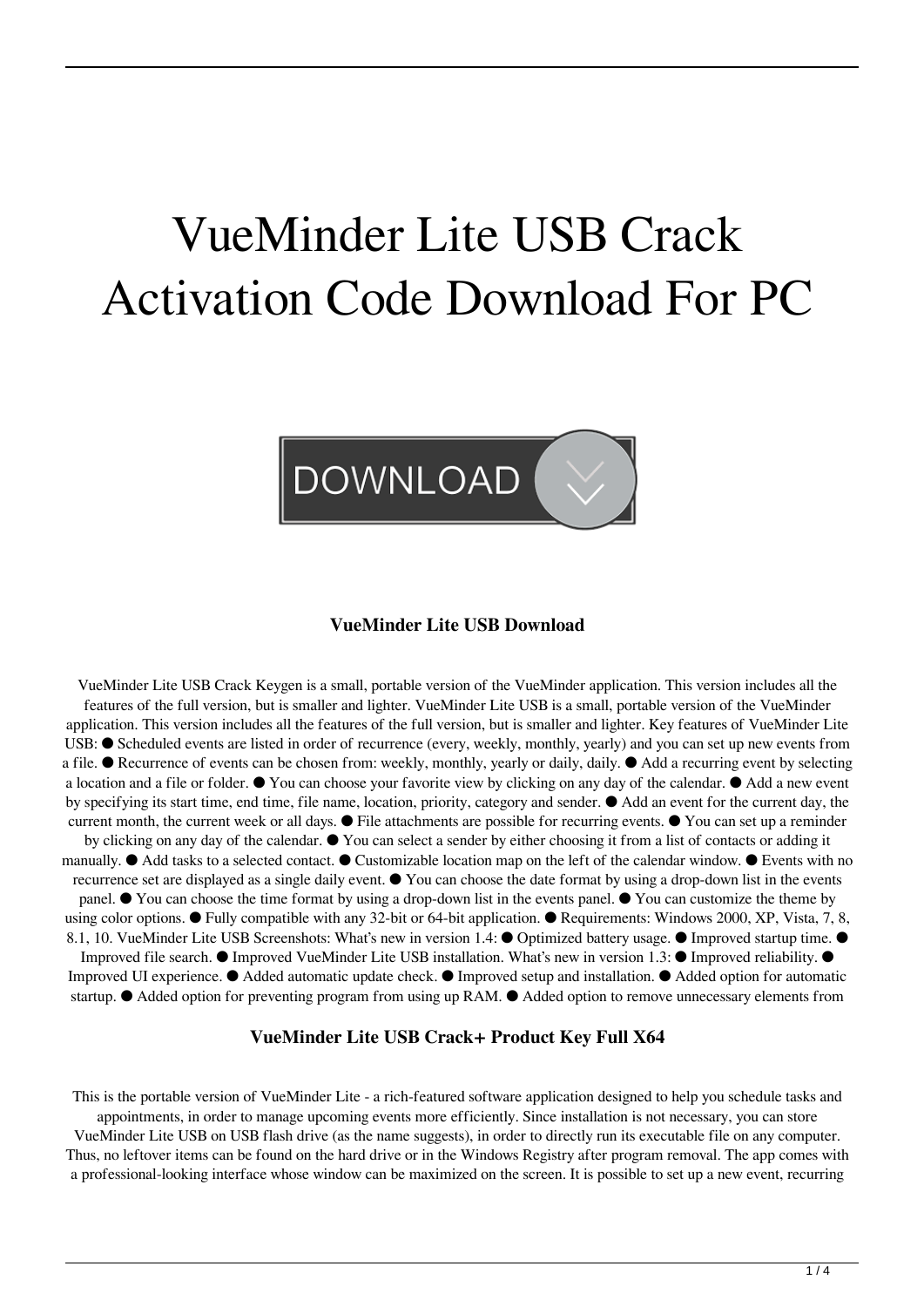event or all-day event by supplying VueMinder Lite USB with all sorts of details, such as the location, start and end time, recurrence pattern and file attachments. From this point on, you can either send the task via email, print the details, save the information to the calendar, or export data to the HTML format. Tasks can be viewed in several methods, according to the viewing mode (daily, weekly, monthly) - in overlay, separate date/calendar columns, or only the work days, just to name a few. From this point on, you can either send the task via email, print the details, save the information to the calendar, or export data to the HTML format. Tasks can be viewed in several methods, according to the viewing mode (daily, weekly, monthly) - in overlay, separate date/calendar columns, or only the work days, just to name a few. From this point on, you can either send the task via email, print the details, save the information to the calendar, or export data to the HTML format. Tasks can be viewed in several methods, according to the viewing mode (daily, weekly, monthly) - in overlay, separate date/calendar columns, or only the work days, just to name a few. From this point on, you can either send the task via email, print the details, save the information to the calendar, or export data to the HTML format. Tasks can be viewed in several methods, according to the viewing mode (daily, weekly, monthly) - in overlay, separate date/calendar columns, or only the work days, just to name a few. From this point on, you can either send the task via email, print the details, save the information to the calendar, or export data to the HTML format. Tasks can be viewed in several methods, 81e310abbf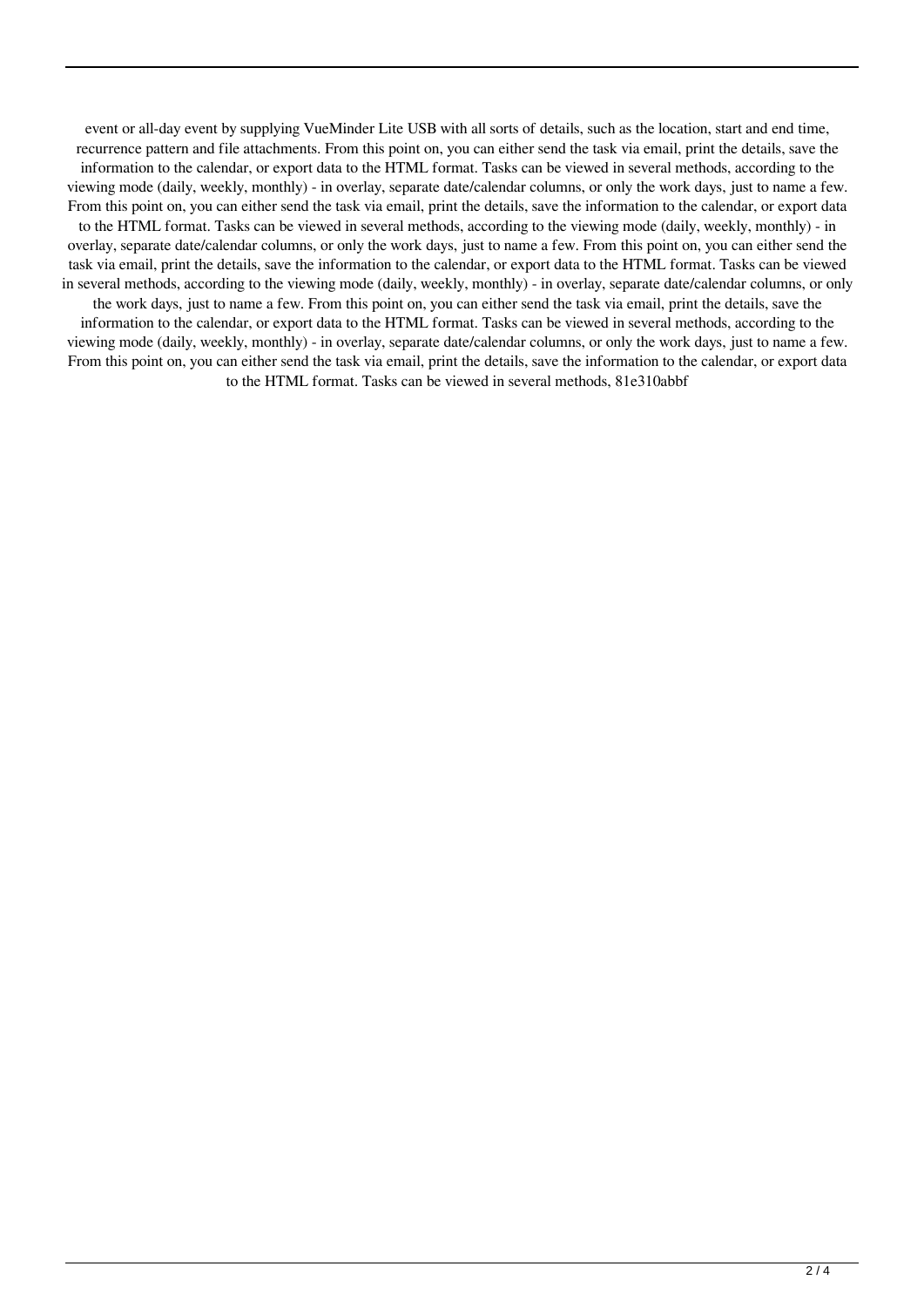## **VueMinder Lite USB With Key Download**

### **What's New in the VueMinder Lite USB?**

VueMinder Lite is an event scheduling software program designed to help you organize upcoming events, tasks and meetings more efficiently. Key features include the following: - schedule recurring events, all-day events, tasks and meetings; - display upcoming events, tasks and meetings in a calendar; - organize and schedule future appointments, projects, events, tasks and meetings according to individual preferences, including recurrence pattern, location, start and end time; - attach files to your events; - control which events can be sent via email; - modify your appointments and tasks according to custom settings; - use categories, priority types, locations and contacts to manage your events more efficiently; - print event details; - backup and restore your data; - perform update checkups; - perform automatic start-up; - use proxy parameters to bypass blocked sites; - use many UI languages, including English, Chinese, German and more. VueMinder Lite is designed to help you schedule upcoming events, tasks and meetings more efficiently. After installation, it's not necessary to run the software on your hard drive. It is highly recommended to run the software on your portable USB flash drive. This will leave you with nothing on your hard drive and/or the Windows Registry after program removal. VueMinder Lite is fully-configurable; in addition to the main settings, it includes some extra customization options, such as theme options, custom date formats and others. It's possible to set events apart by using colors, adjust the color scheme and change the date/calendar columns layout. From this point on, you can view all events in three different modes: in overlay, separate date/calendar columns or just the work days. It is also possible to create categories, priority types, locations and contacts. An essential feature of VueMinder Lite is the ability to schedule recurring events, which will be created as tasks, every time they are due. For each recurring event, you can specify the recurrence pattern, date range, as well as location and file attachments. As for a whole, VueMinder Lite is a fully-functional desktop calendar which is packed with numerous useful features. However, you can enhance the user experience by upgrading to the portable VueMinder Pro or VueMinder Ultimate versions. Features: - schedule recurring events, all-day events, tasks and meetings; display upcoming events, tasks and meetings in a calendar; - organize and schedule future appointments, projects, events, tasks and meetings according to individual preferences, including recurrence pattern, location, start and end time; - attach files to your events; - control which events can be sent via email; - modify your appointments and tasks according to custom settings; - use categories, priority types, locations and contacts to manage your events more efficiently; -